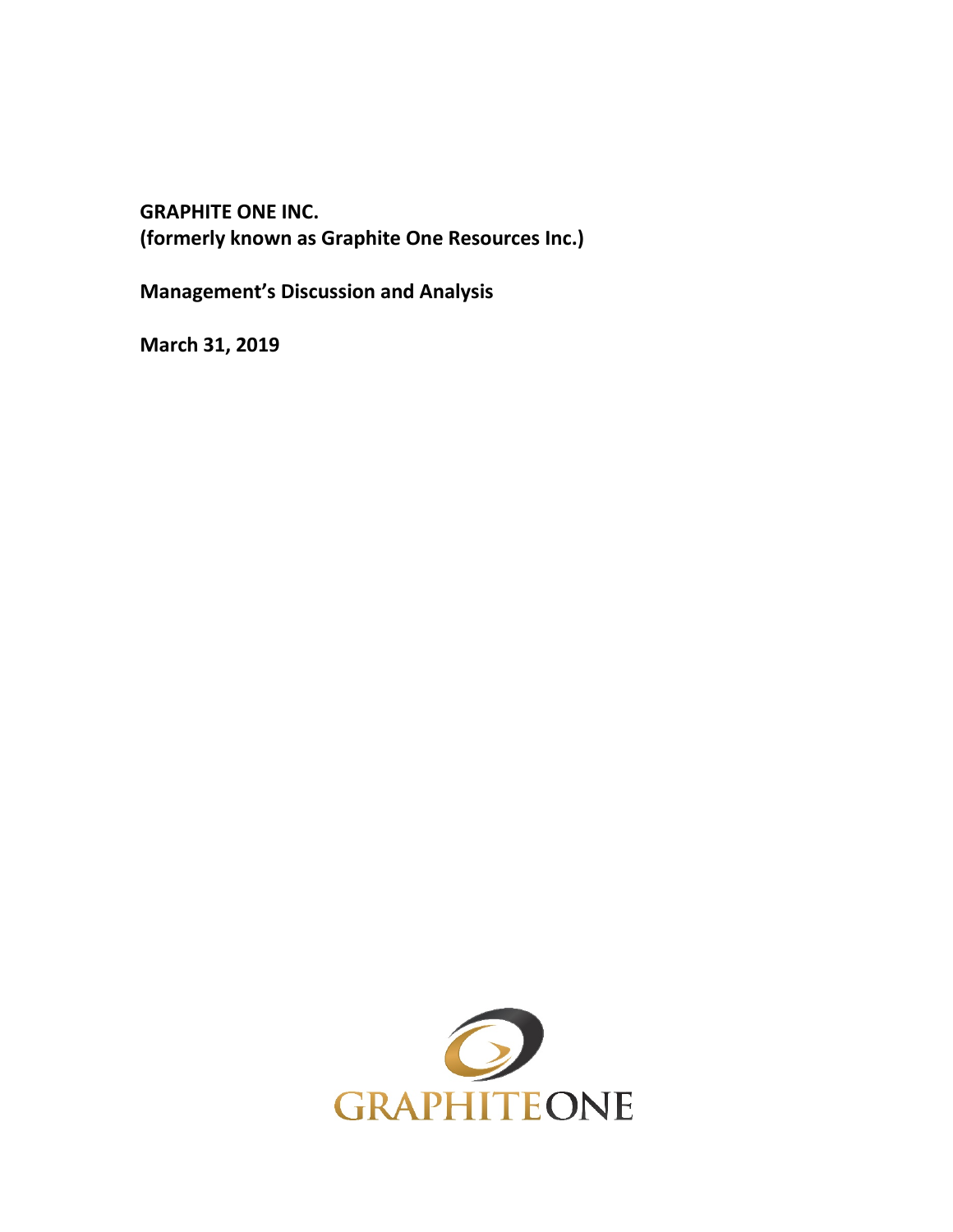The following Management's Discussion and Analysis ("MD&A"), prepared as of May 30, 2019, should be read together with the consolidated financial statements of Graphite One Inc. ("Graphite One" or the "Company") for the three month periods ended March 31, 2019 and March 31, 2018, and related notes thereto, which are prepared in accordance with International Financial Reporting Standards as issued by the International Accounting Standards Board ("IFRS"). All amounts are stated in Canadian dollars unless otherwise indicated. The reader should be aware that historical results are not necessarily indicative of future performance.

### **Forward Looking Statements**

Forward-looking statements look into the future and provide an opinion as to the effect of certain events and trends on the business. Certain statements contained in this MD&A constitute forward-looking statements. The use of any words such as "anticipate", "continue", "estimate", "expect", "may", "will", "project", "should", "believe" and similar expressions are intended to identify forward-looking statements. These forward-looking statements are based on current expectations and various estimates, factors and assumptions and involve known and unknown risks, uncertainties and other factors. Examples of where the company uses forward looking statements include when discussing exploration plans, operational plans and future expenditure expectations.

It is important to note that:

• Unless otherwise indicated, forward-looking statements in this MD&A describe the Company's expectations as of May 30, 2019.

• Readers are cautioned not to place undue reliance on these statements as the Company's actual results, performance or achievements may differ materially from any future results, performance or achievements expressed or implied by such forward-looking statements if known or unknown risks, uncertainties or other factors affect the Company's business, or if the Company's estimates or assumptions prove inaccurate. Therefore, the Company cannot provide any assurance that forwardlooking statements will materialize.

• The Company assumes no obligation to update or revise any forward-looking statement, whether as a result of new information, future events or any other reason except as required by law.

The mineral resource estimates reported in this MD&A were prepared in accordance with Canadian National Instrument 43-101 Standards of Disclosure for Mineral Projects ("NI 43-101"), as required by Canadian securities regulatory authorities. For United States reporting purposes, the United States Securities and Exchange Commission ("SEC") applies different standards in the classification of mineralization. In particular, while the terms "measured," "indicated" and "inferred" mineral resources are required pursuant to NI 43-101, the SEC does not recognize such terms. Canadian standards differ significantly from the requirements of the SEC. Investors are cautioned not to assume that any part or all of the mineral deposits in these categories constitute or will ever be converted into reserves. In addition, "inferred" mineral resources have a great amount of uncertainty as to their existence and great uncertainty as to their economic and legal feasibility. It cannot be assumed that all or any part of an inferred mineral resource will ever be upgraded to a higher category. Under Canadian securities laws, issuers must not make any disclosure of results of an economic analysis that includes inferred mineral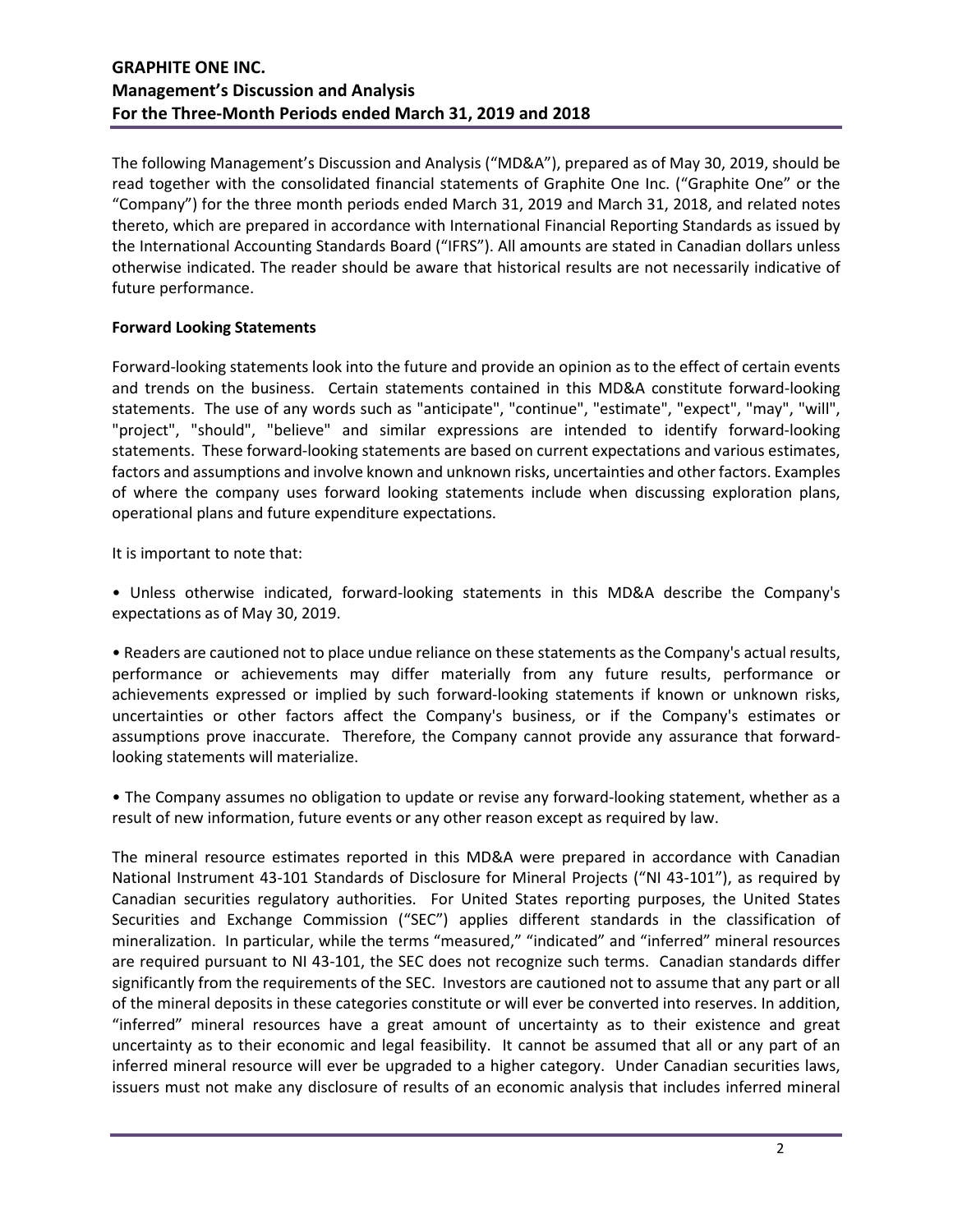resources, except in rare cases. Inferred mineral resources may be included in the results of a preliminary economic assessment.

For a description of material factors that could cause the Company's actual results to differ materially from the forward-looking statements in this MD&A, please see "Mining Risks" and "Business Risks".

### **Nature of Operations**

Graphite One was incorporated in Alberta and commenced operations on March 16, 2006 under the name Cedar Mountain Exploration Inc. On October 18, 2007, the Company closed its initial public offering and on October 29, 2007 began trading on the TSX-Venture Exchange under the symbol CED. On March 23, 2012, the Company changed its name to Graphite One Resources Inc. and adopted the symbol GPH on the TSX-Venture Exchange effective March 27, 2012. On June 11, 2012 the Company began trading in the over the counter market in the United States on the OTCQX under the symbol GPHOF and due to changes in the listing requirements of the OTCQX, the Company began trading on the OTCQB on April 1, 2017. On February 27, 2019, the Company changed its name to Graphite One Inc. Graphite One is the parent company of the consolidated group.

Graphite One is engaged in the acquisition, exploration and evaluation of graphitic mineral properties. The Company is focusing its exploration and evaluation efforts on the Graphite Creek Property. The recoverability of the invested amounts shown for the exploration and evaluation property is dependent upon the existence of economically recoverable reserves, securing and maintaining title and beneficial interest in the property, obtaining the necessary financing to complete development and, ultimately, generating sufficient profits from future production or sufficient proceeds from the disposition of the exploration and evaluation property. In July 2017, the Company released the results of its inaugural Preliminary Economic Assessment ("PEA") and on March 26, 2019 released an updated resource estimate. See "Preliminary Economic Assessment" for further discussion.

## **Exploration and Evaluation Property**

### **Graphite Creek Property Summary**

The Graphite Creek Property is located on the Seward Peninsula of Alaska about 59 kilometers ("km") north of the deep sea port at Nome and is situated about 20 km from a seasonal road and 4km from tidewater.

The Graphite Creek Property consists of 176 mining claims covering 9,583 hectares (23,680 acres) and is comprised of:

- Fifty-six Alaska state mining claims (the "GC Purchased Property"); and,
- One hundred and twenty located Alaska state mining claims (the "GC Staked Property").

## **Graphite Creek Lease Agreement and Net Smelter Royalty Agreements**

In May 2015, the Company executed a long-term lease agreement ("Lease") with Kougarok LLC ("Kougarok"), commencing effective January 1, 2014 with an initial term of twenty years, and with provisions to extend the lease for two successive twenty-year periods and ultimately for as long as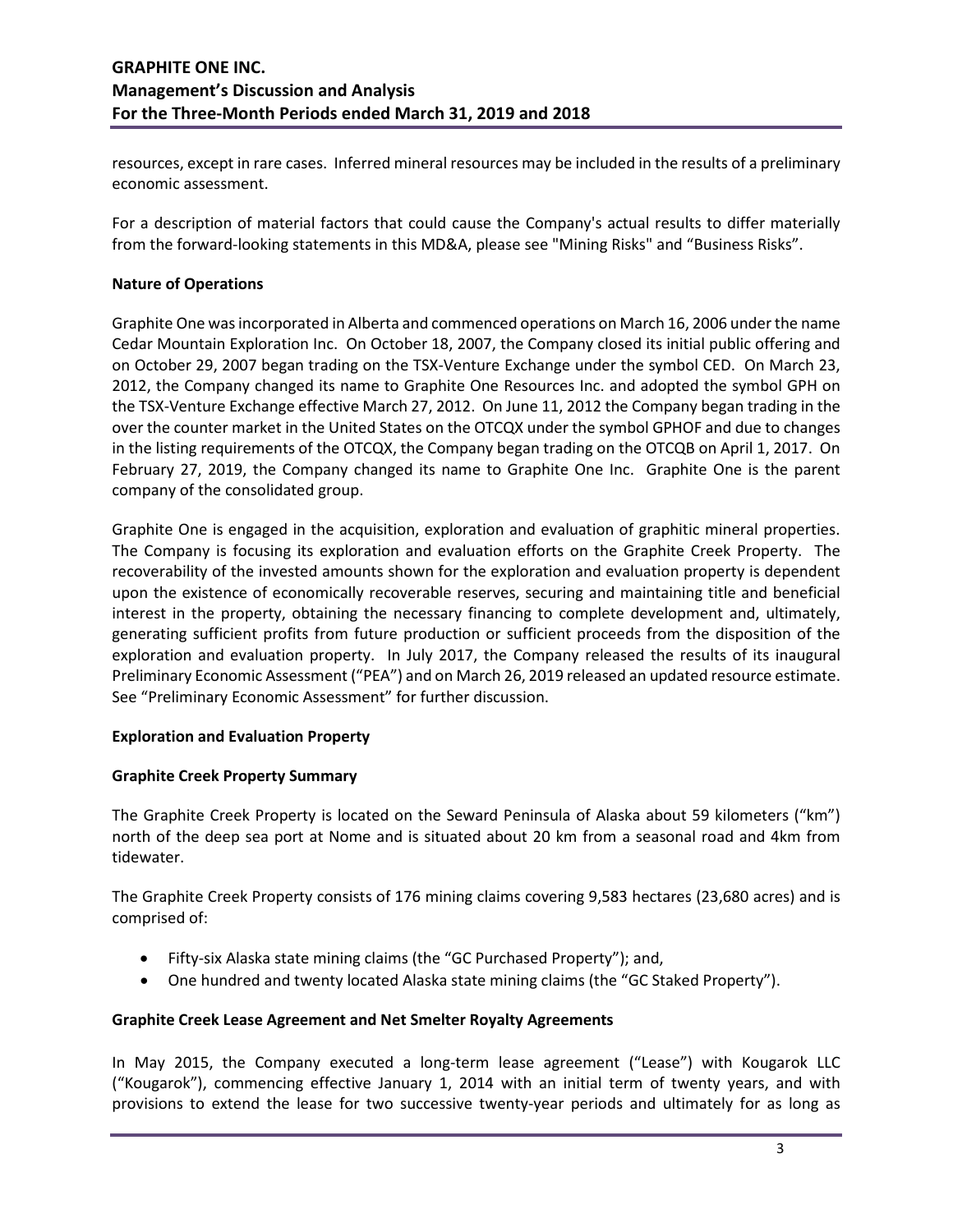production continues from the property. An advance royalty in the amount of US\$30,000 was paid upon execution of the Lease, with annual payments of US\$30,000 due each year until January 2020. The advance royalty becomes US\$40,000 January 1, 2020, US\$50,000 January 1, 2021, and then increases by US\$10,000 each year until production commences. All required payments under the Lease have been made to date. The production royalties are to be calculated as follows: 5% from lands in 4 former federal claims originally located in 1943; 2.5% from lands within 20 former federal claims; 5% from lands within state claims staked by the Company within the area of interest; and 2.5% from state claims acquired by the Company within the area of interest. All advance royalties paid may be recouped from production royalties. The Company has the option to reduce the production royalties by up to 2% by paying US\$2 million for each 1% reduction of the production royalties.

On January 24, 2012, the Company purchased from a private individual (the "Seller") 28 of the claims included in the GC Purchased Property for \$20,000 and a 2% production royalty on future production from the GC Purchased Property. The Company had the right to purchase the production royalty for \$1 million until January 24, 2015 (the "Royalty Purchase Option"). The Company and the Seller entered into an extension agreement effective January 24, 2015 (the "2015 Extension Agreement") whereby the Royalty Purchase Option could have been exercised at any time on or before the earlier of (i) January 24, 2017, or (ii) the date that is six (6) months after the release by the Company of a feasibility study on the Graphite Creek Property. In connection with the 2015 Extension Agreement, the Company issued to the Seller preconsolidated 769,231 common shares of the Company at an issue price of \$0.13 per share. In January 2017, the Company and the Seller agreed to further extend the terms of the Royalty Purchase Option and entered into an extension agreement effective January 24, 2017 (the "2017 Extension Agreement") whereby the Royalty Purchase Option may be exercised at any time on or before January 24, 2021. In connection with the 2017 Extension Agreement, the Company issued to the Seller pre-consolidated 1,666,667 common shares of the Company at an issue price of \$0.09 per share and 1,153,846 common share purchase warrants of the Company.

During June 2015, the Company purchased from another private individual the balance of the GC Purchased Property (28 Alaska state mining claims covering the same lands as the 28 Alaska state mining claims acquired in January 2012) for US\$50,000, the issuance of 3 million common shares of the Company at a fair value of \$270,000 and a royalty interest equal to 1% of the Net Smelter Returns received by the Company on production from the claims. The Company has the right to purchase the royalty for US\$500,000 at any time within 36 months following the start of mine production.

The Company located an additional 43 Alaska state mining claims in 2015, bringing the total to 176 Alaska state claims, for a total area of 9,583 hectares (23,680 acres) covering the project area. The new claims include eight on Alaska select and transferred lands and 35 on unselected Alaska state land, which will require selection and transfer to be active. These new claims cover areas adjacent to the Graphite Creek deposit for potential infrastructure needs and access to tide water.

In March 2018 and under the terms of the Lease, Kougarok completed the conversion of its 24 Federal unpatented lode mining claims to State of Alaska mining claims with the Alaska Department of Natural Resources. The Company in turn transferred ownership to Kougarok of thirteen of its Alaska state mining claims that overlapped with the lands of 4 of the former federal claims and simultaneously leased them back from Kougarok. This conversion relieves the Company of the need to comply with certain federal regulatory requirements since federal lands are no longer involved and is anticipated to simplify the permitting process for the project.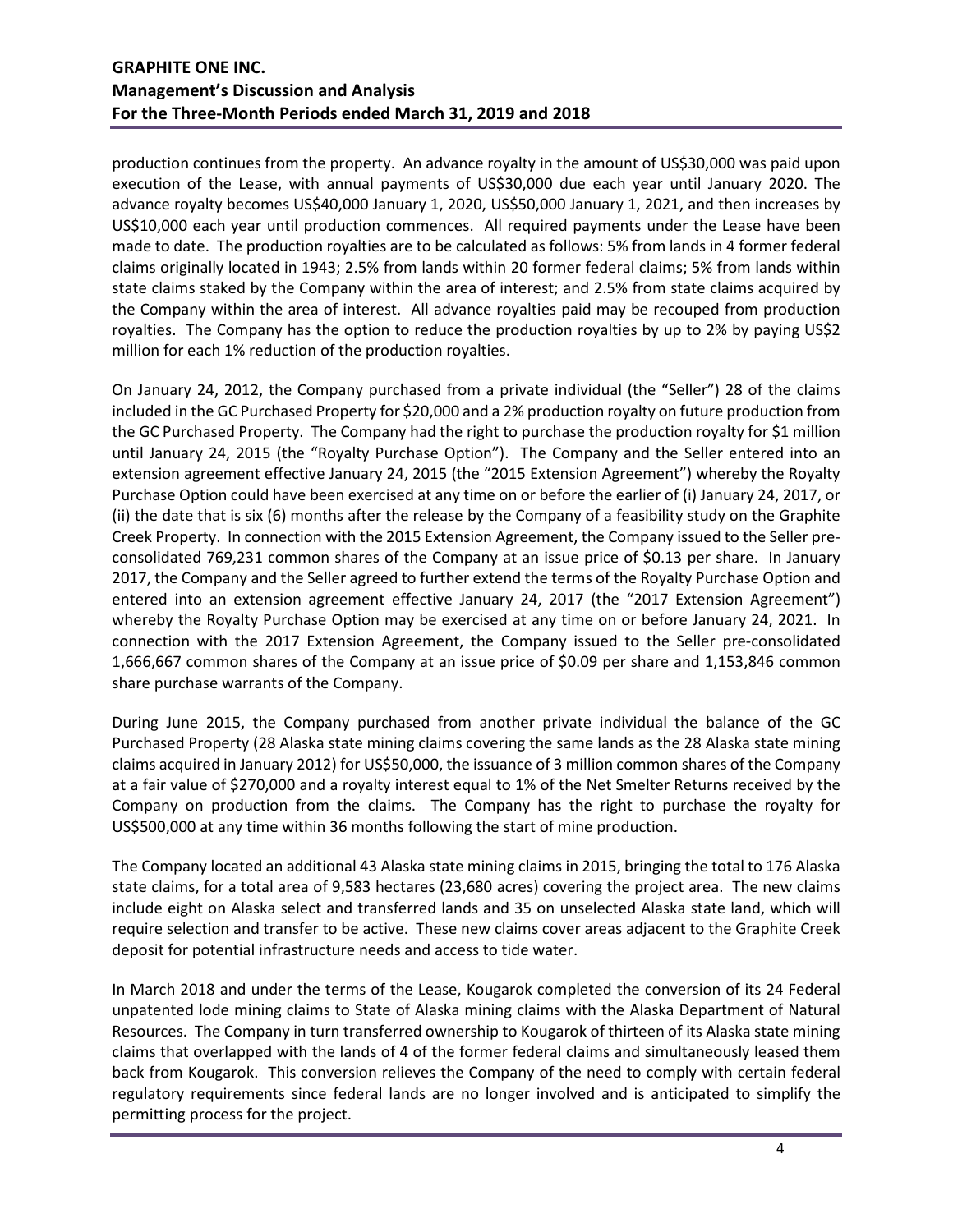### **TRU Graphite Reports**

In 2014, TRU Group was commissioned by the Company to identify options for the Graphite Creek Project with a focus on matching the resources to up-market functionalized end uses for graphite (Stage A). In 2015, TRU Group undertook a second stage of study (Stage B) to conduct test work and determine the characteristics of the graphite. On April 15, 2015, the Company announced receipt of TRU Group's Stage B Report (see the Company's press release dated April 15, 2015) which revealed that Graphite Creek graphite has unique characteristics, including spheroidal shaped graphite, high proportions of coarse flake graphite with high aspect ratios and naturally expanded/exfoliated flake graphite. TRU Group also identified the need for additional research and development to more fully understand these characteristics and the impact on processing and finished products. As a result of the importance of this development, the Company suspended work on its PEA in order to incorporate the findings from the Stage B Report into the PEA.

In November 2015, the Company engaged TRU Group to produce trial spherical graphite lab samples for internal assessment of electrochemical performance and for potential end-user evaluation. In May 2016, the Company announced the successful production of premium grade spheroidized graphite ("SPG") from 99.98% Cg purified graphite (see the Company's press release dated May 5, 2016), with yield in these first trial runs averaging 74.6%. The results of Phase 5 of the Company's Exploratory Product Development have shown that first discharge capacity of the samples approached, and in one case equaled the theoretical maximum capacity of natural graphite and results from repeat charge/discharge cycles confirm high performance, repeatability and stability of GPH STAX graphite (see the Company's press release dated May 20, 2016).

### **Preliminary Economic Assessment**

In January 2017, the Company announced the results of its PEA for the Graphite Creek Project. The Project is conceived as a vertically integrated manufacturer of high grade Coated Spherical Graphite ("CSG") with mining and processing facilities near Nome, Alaska and advanced material processing done at a dedicated graphite product manufacturing facility situated, for the purposes of the PEA, in Washington State.

The PEA projects an estimated Net Present Value ("NPV") for the Project on a pre-tax basis of US\$1,037 million using a 10% discount rate, with an Internal Rate of Return ("IRR") of 27%. On a post-tax basis, the NPV is projected at US\$616 million using a 10% discount rate, with an Internal Rate of Return ("IRR") of 22%. Combined federal taxes, state taxes and royalties are about US\$2,163 million or 32% of earnings before depreciation, interest and taxes ("EBDIT"). Annual production of CSG and other graphite specialty materials is projected at 55,350 metric tonnes when full production is reached in Year 6. The PEA is based on 40 years of indicated and inferred resources grading 7% Cg (graphite) that have been identified in the target exploitation zone to sustain full scale operations, notwithstanding additional potential resources immediately outside the target zone or the broader Graphite Creek property.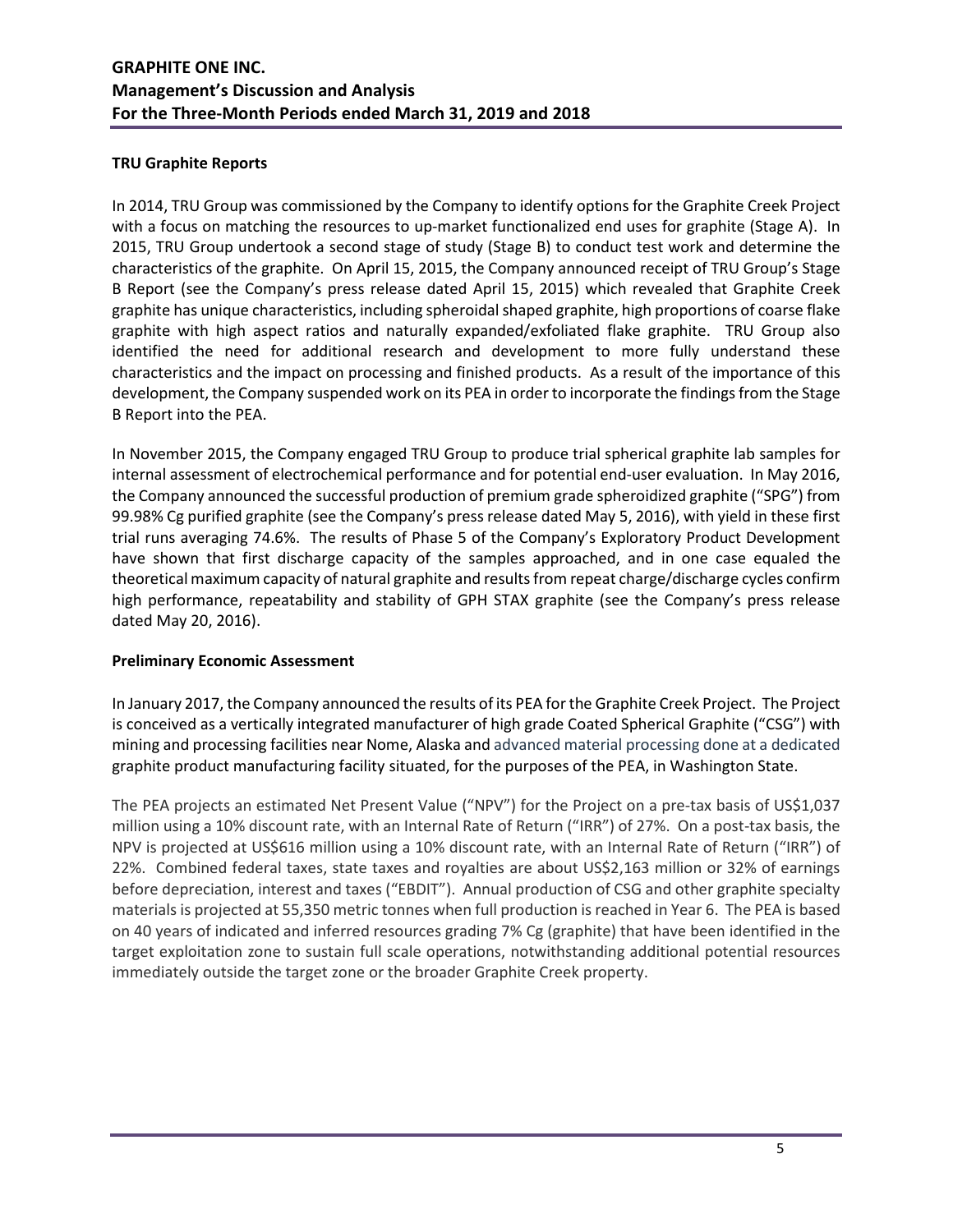| Summary of the Project's Pre-Tax Financial Results (US\$ Million)  |         |  |  |  |  |  |
|--------------------------------------------------------------------|---------|--|--|--|--|--|
| Project Earnings before Depreciation, Interest and Taxes (EBDIT)   | \$6,696 |  |  |  |  |  |
| Net Cash Flow                                                      | \$6,268 |  |  |  |  |  |
| NPV of Net Cash Flow at 10% Discount Rate                          | \$1,037 |  |  |  |  |  |
| <b>IRR</b>                                                         | 27%     |  |  |  |  |  |
| Payback Period in Production Year                                  | 4       |  |  |  |  |  |
|                                                                    |         |  |  |  |  |  |
| Summary of the Project's Post-Tax Financial Results (US\$ Million) |         |  |  |  |  |  |
| <b>Project Earnings Post-tax</b>                                   | \$4,533 |  |  |  |  |  |
| Capital Outlay and NSR Buyout/Buydown                              | \$433   |  |  |  |  |  |
| Net Cash Flow Post-tax                                             | \$4,100 |  |  |  |  |  |
| NPV of Net Cash Flow at 10% Discount Rate                          | \$616   |  |  |  |  |  |
| <b>IRR</b>                                                         | 22%     |  |  |  |  |  |
|                                                                    |         |  |  |  |  |  |

Pending a detailed graphite market study, the PEA is based on a selling price of US\$6,200 per tonne for CSG and an average selling price of US\$1,500 per tonne for Purified Graphite Powders. The Project's average blended price of its manufactured products is expected to be US\$5,054 per tonne, ex plant, on a 2016 constant US dollar basis. This is expected to generate cash earnings of US\$182 million per year on sales of US\$280 million at full capacity with a consolidated operating margin ("EBDIT") of 63% on sales. CSG will dominate output and is expected to account for 75% of sales volume and 93% of sales revenue, or US\$260 million, of the total. Purified graphite powders will account for the balance with sales of US\$20 million.

## **PEA Mineral Resource Estimates**

The Company's mineral resources as identified in the PEA contain an estimated 10.3 million tonnes classified as Indicated Resources averaging 7.2% Cg, and 71.2 million tonnes classified as Inferred Resources grading 7.0% Cg, both at 6% graphitic carbon ("Cg") cut-off grade. The resource estimates are summarized in the table below.

Using results from the 2018 field program, the resource estimates were updated on March 26, 2019. The updated resource estimates are summarized starting on page 9 and compared to the estimates in the PEA.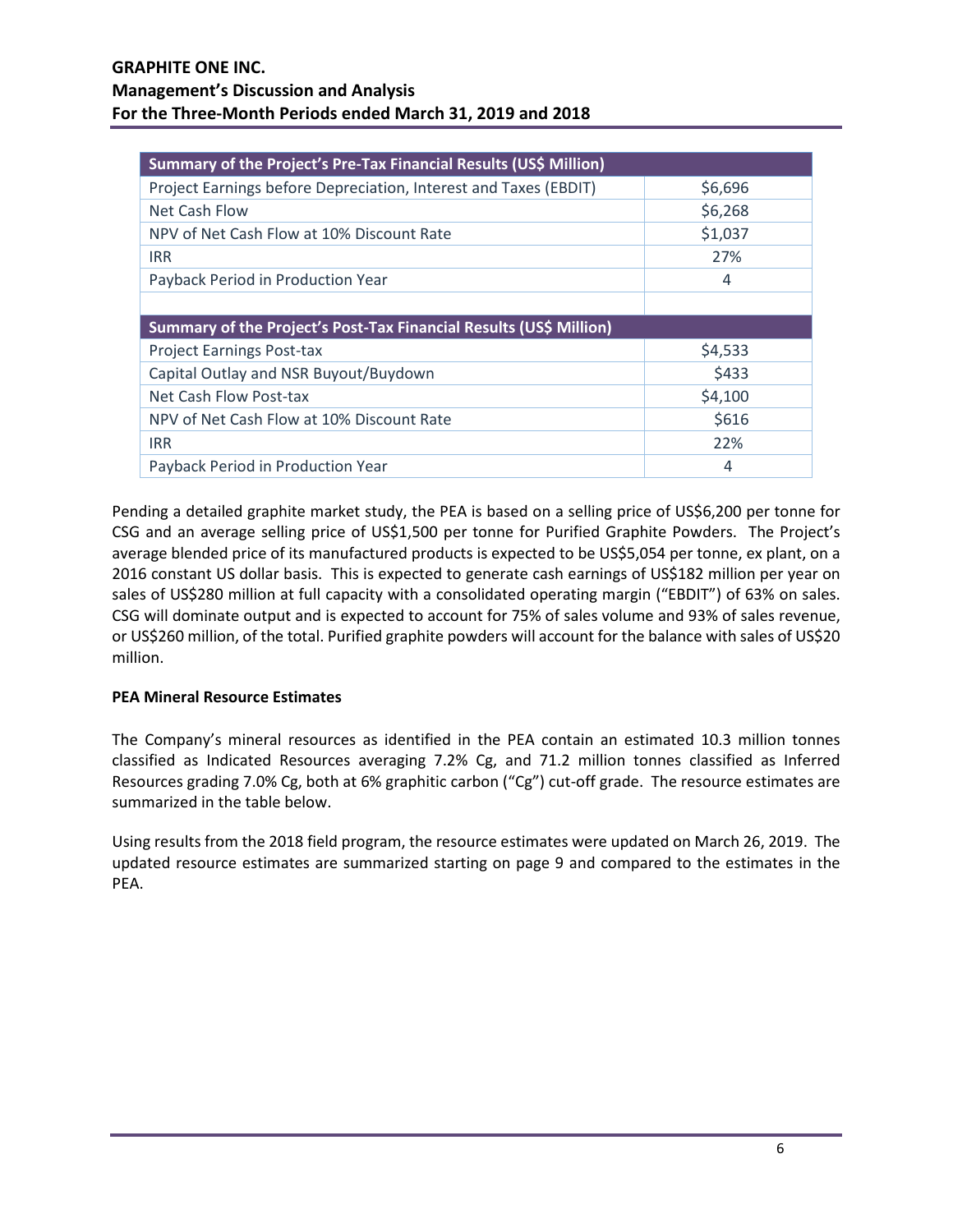| Graphite Creek Mineral Resource Estimates - January 2017 <sup>c</sup> |                              |                      |                                                                 |  |  |  |  |  |  |
|-----------------------------------------------------------------------|------------------------------|----------------------|-----------------------------------------------------------------|--|--|--|--|--|--|
| <b>Mineral Resource</b><br>Classification <sup>a</sup>                | Tonnage<br>(Million Tonnesb) | Graphite %<br>(% Cg) | In Situ Graphite <sup>b</sup><br>$(000's$ Tonnes <sup>b</sup> ) |  |  |  |  |  |  |
| Indicated                                                             | 10.3                         | 7.2                  | 1,133,000                                                       |  |  |  |  |  |  |
| Inferred                                                              | 71 2                         | 7.0                  | 1,109,000                                                       |  |  |  |  |  |  |

- a: This resource estimate uses a 6.0 % Cg cut-off grade with a resource recovery of 80 to 95% Graphite concentrate with average selling price of US\$5,054/tonne.
- b: The tonnage and in situ graphite (metric tonnes) have been rounded off to the nearest thousand, and therefore may not tally due to rounding.
- c: Mineral resources are not mineral reserves and do not have demonstrated economic viability. There is no guarantee that all or any part of the mineral resource will be converted into a mineral reserve.

The mineral resource estimate was prepared by R. James Robinson, P.Geo of TRU Group Inc., who is an independent Qualified Persons under National Instrument 43-101, using the most current Canadian Institute of Mining, Metallurgy and Petroleum (CIM) Standards on Mineral Resources and Reserves, Definitions and Guidelines.

Resource estimates are based on cumulative drill data from the Company's 2012, 2013 and 2014 drill programs, totaling 48 holes and about 7,500 metres of drilling.

The Project's economic analysis has been designed based on the 6% mining cut-off grade, producing the desired 7.0% Cg mill-feed head grade. The scale of available material at 7% Cg is estimated to be 43.66 million tonnes using both Indicated and Inferred Resources, sufficient to support over 40 years of mining at full-scale production of 1,018,000 tonnes per year.

## **Graphite Creek Mine**

The Graphite Creek Mine (the "Mine") has been designed to operate on a 24-hour per day schedule (assuming two 12-hour shifts per day) on a year-round basis. When in full production in Year 6, the mine plan proposes delivering 1,018,000 tpy of graphite mineralized material to a nearby Mineral Processing Plant ("Processing Plant"). The PEA assumes mining would be performed year-round with owneroperated equipment.

### **Processing Plant**

The proposed Processing Plant, to be located at the Mine when at full production capacity, is to receive from the Mine 1,018,000 tpy of graphite mineralization grading 7% Cg and extract and recover 60,000 tpy of concentrate, grading 95% Cg. Graphite recovery during mineral processing is assumed under optimized conditions to reach 80%. The single concentrate recovered would be packaged in one tonne super sacks, placed in 20 tonne shipping containers and trucked to the Port of Nome. The containers would be loaded onto barges during the seasonal shipping window and delivered to the Product Manufacturing Plant (the "Manufacturing Plant").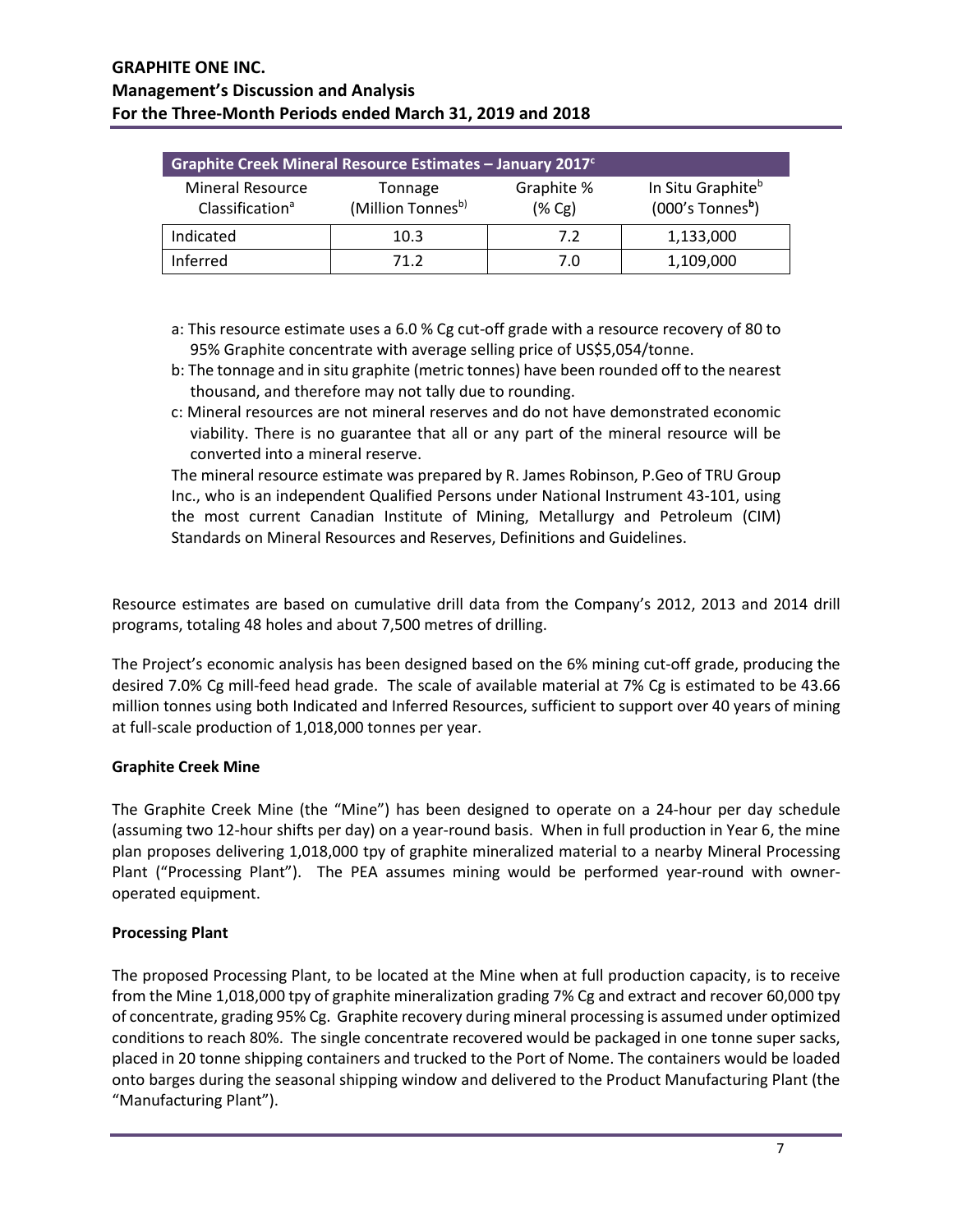### **Manufacturing Plant**

For purposes of the PEA, the Manufacturing Plant is assumed to be situated on a brownfield industrial site in Washington State serviced by public utilities with developed road and rail infrastructure. Criteria relevant to deciding its location include power cost, availability of industrial zoned land, proximity to tidewater and port facilities, and infrastructure that supports both the workforce and delivery logistics for input materials, services and finished products. The Company is identifying suitable locations for the Manufacturing Plant site.

The Manufacturing Plant would receive 60,000 tpy of concentrate grading 95% Cg from the Processing Plant. It would then be purified under an inert atmosphere to at least 99.95% Cg. Spherical graphite size fractions suitable for lithium-ion batteries are combined with coating precursor. The 'green' surface coated graphite product is heat treated in kiln type furnaces to harden the coating and into the final spherical graphite product.

Finished products at full production are projected to include:

- 41,850 tpy of Coated Spherical Graphite with a minimum purity of 99.95% Cg for the EV Li-ion battery market; and,
- 13,500 tpy Purified Graphite Powders, 99.8% Cg, <20 microns, suitable for lubricants, friction products, conductive polymers, specialty powder and metallurgical additives.

### **Project Capital Cost Summary**

Estimated capital costs for mining operations, the Processing Plant and the Manufacturing Plant and infrastructure are summarized in the table below and estimated to be US\$363 million. The plant capital expenditures were spread over three years and ramp up to full production at 60,000 tpy of graphite concentrate at the Processing Plant in Year Six of production. The Manufacturing Plant would concurrently reach full capacity of 55,350 tpy of graphite products. No contingency is included for the two plants. Indirect costs were assumed to be 33% of direct costs: 20% for EPCM (engineering, procurement, construction & management), 10% for freight and capital spare parts, and 3% for commissioning and start-up costs.

| <b>Operations Category</b>         | <b>Capital Cost</b><br>(US\$ millions) |
|------------------------------------|----------------------------------------|
| Mine & Processing Plant            | \$233                                  |
| <b>Product Manufacturing Plant</b> | \$130                                  |
| <b>Total All Operations</b>        | \$363                                  |

### **Capital Cost Estimates, Mine and Plants**

### **Project Operating Cost Summary**

Operating costs at full capacity for the Mine, Processing Plant and Infrastructure, and the Manufacturing Plant are estimated to be US\$98 million per year, as summarized in the table below. On a plant input/output basis, the total project operating cost equates to US\$96 per tonne of processing plant feed or US\$1,774 per tonne of finished graphite product.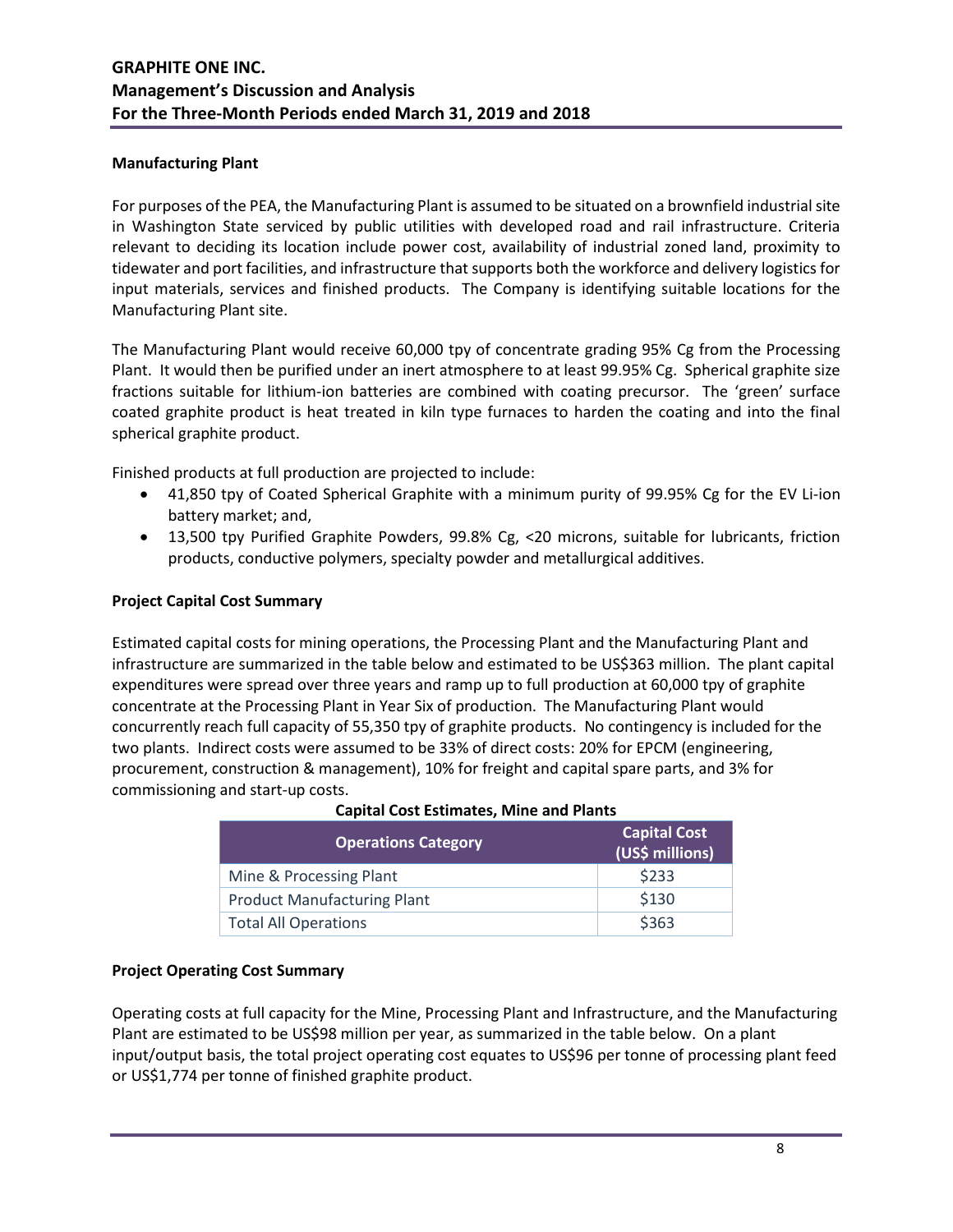| <b>MAJOR OPERATING COST ITEM</b>                                             | <b>Mining</b><br>(US\$000) | <b>Mineral</b><br><b>Processing</b><br>(US\$ 000) | <b>Product</b><br><b>Manufacturing</b><br>(US\$ 000) | <b>Integrated</b><br>Project<br>(US\$ 000) |
|------------------------------------------------------------------------------|----------------------------|---------------------------------------------------|------------------------------------------------------|--------------------------------------------|
| Labour                                                                       | \$21,887                   | \$12,170                                          | \$7,270                                              | \$41,327                                   |
| Energy (Power and Diesel) $1$                                                |                            | \$9,900                                           | \$14,900                                             | \$24,800                                   |
| <b>Equipment Operation</b>                                                   | \$2,800                    |                                                   |                                                      | \$2,800                                    |
| Consumables                                                                  |                            | \$3,300                                           | \$7,100                                              | \$10,400                                   |
| Maintenance & Supplies                                                       | \$1,781                    | \$2,700                                           | \$3,600                                              | \$8,081                                    |
| Miscellaneous                                                                | \$1,273                    |                                                   |                                                      | \$1,273                                    |
| <b>Concentrate Shipping</b>                                                  |                            | \$1,800                                           | \$7,698                                              | \$9,498                                    |
| <b>Total Operating Cost (OPEX)</b>                                           | \$27,741                   | \$29,870                                          | \$40,568                                             | \$98,179                                   |
|                                                                              |                            |                                                   |                                                      |                                            |
| <b>Operating Expenses per tonne</b>                                          | (US\$)                     | (US <sup>5</sup> )                                | (US <sup>5</sup> )                                   | (US <sup>5</sup> )                         |
| <b>Processing Plant Feed</b>                                                 | \$27                       | \$29                                              | \$40                                                 | \$96                                       |
| Concentrate                                                                  | \$462                      | \$498                                             | \$676                                                | \$1,636                                    |
| <b>Graphite Product</b>                                                      | \$501                      | \$540                                             | \$733                                                | \$1,774                                    |
| Notes: 1 The mining energy cost is included in Mineral Processing Plant cost |                            |                                                   |                                                      |                                            |

The complete PEA can be obtained on the SEDAR website at *[www.sedar.com](https://www.sedar.com/search/search_form_pc_en.htm)*.

### **Alaska Industrial Development and Export Authority**

On February 16, 2017 the Company and the Alaska Industrial Development and Export Authority ("AIDEA") announced that they had entered into a Memorandum of Understanding ("MOU") to explore opportunities to collaborate on the development of Graphite One's proposed project as outlined in the PEA (see Press Release of February 16, 2017).

### **2018 Field Program and Updated Resource Estimate**

During the summer and fall of 2018, the Company conducted a field program that comprised 801 metres in six core holes. The drill holes were angled to perpendicularly intercept the projected graphite material zones with the objective of determining their true thickness. Results from all 2018 drill holes were consistent with previous drilling in the graphite mineralized zones, including significant high-grade intercepts with Cg values greater than 10 percent.

The field program also included preliminary field surveying and an aerial LiDAR survey along possible access routes. Surface water sampling and anadromous fish surveys were also conducted, which added to the environmental baseline studies from prior years.

Further to the 2018 drill program, the Company issued an updated resource estimate on March 26, 2019 and filed the mineral resource update report on SEDAR on May 9, 2019. The results from the drill program moved a portion of the previously released resource estimate set forth in the PEA from Indicated to Measured Resource status.

Following are the highlights of the updated resource estimate as compared to the estimate reported in the PEA.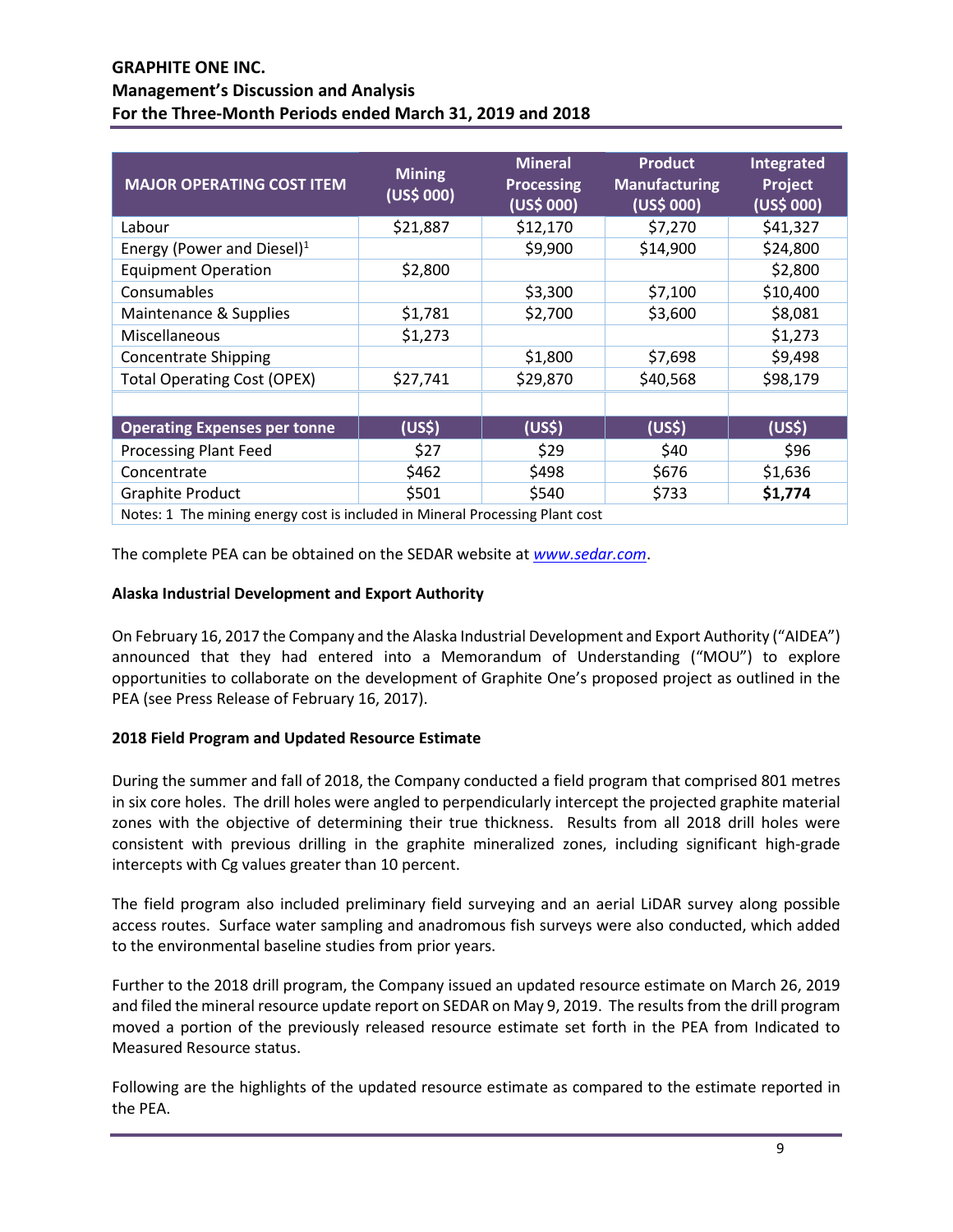- Infill drilling results from 2018 and a more detailed block model have elevated a portion of the resource to Measured Resources, totaling 1.69 Mt at 8.0% Cg and 0.14 Mt of contained graphite.
- Total Measured and Indicated Resources are 10.95 Mt at 7.8% Cg with 0.85 Mt of contained graphite. This represents a 6% increase in tonnage, an 8% improvement in grade and a 14% increase in contained graphite when compared to the PEA's Indicated Resource results.
- Inferred Resources totaled 91.89 Mt at 8.0% Cg with 7.3 Mt of contained graphite. This represents an increase in tonnage, grade and contained graphite when compared to the PEA's Inferred Resources and supports the potential of a long-term mine life described by the PEA.
- High-grade graphite mineralization is present at the surface and has been extended to depths of over 200 m by drilling.
- The deposit remains open along strike in both the east and west directions, as well as down dip.
- The updated resource estimate provides direction for continued drilling which is expected to form the basis for a pre-feasibility study, the next phase for the Project.

The updated mineral resource estimate for the Graphite Creek Project is summarized in the following table and is compared to the previous mineral resource estimate reported in the PEA.

The PEA presented a cut-off grade of 6.0% Cg "as it would produce mill feed grading 7% percent Cg. This has been determined to be the minimum grade required to support economically viable graphite production in western Alaska."<sup>[1](#page-9-0)</sup> With this guidance, a cut-off grade of 5.0% Cg for the updated resource estimate was selected as it resulted in Cg grades in excess of 7% in all resource categories. The selected cut-off grades in each case are highlighted in the table below.

 $\overline{\phantom{a}}$ 

<span id="page-9-0"></span><sup>1</sup> Page 14-7; NI 43-101 Preliminary Economic Analysis on the Graphite One Project; dated June 30, 2017 and filed July 12, 2017; Prepared by TRU Group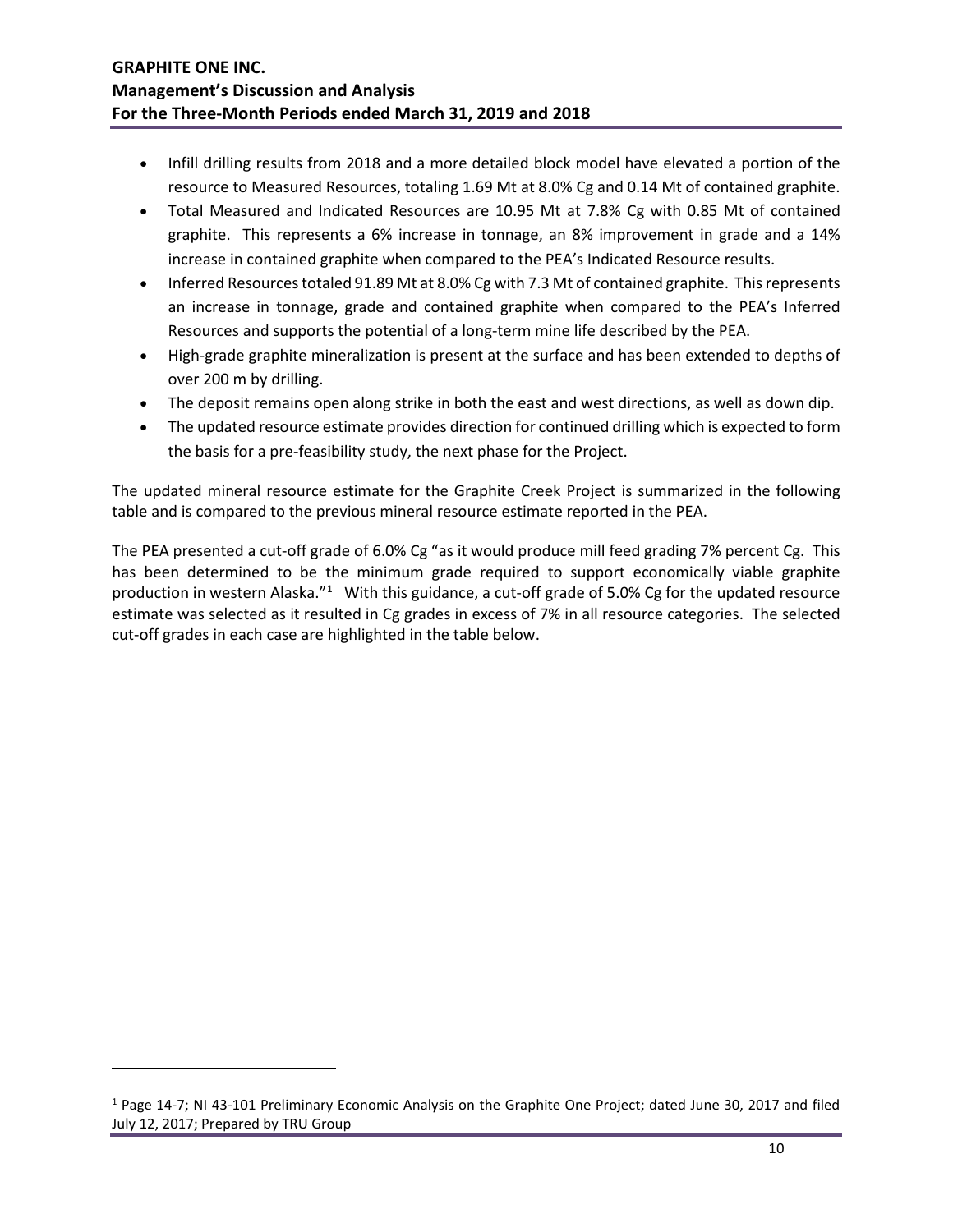|                                                            | Graphite Creek Resource Estimate Update: March 2019 |                                              |                                              |                                                 |                                                       |                             | PEA June 30, 2017                                              |                                                 |                                                            |
|------------------------------------------------------------|-----------------------------------------------------|----------------------------------------------|----------------------------------------------|-------------------------------------------------|-------------------------------------------------------|-----------------------------|----------------------------------------------------------------|-------------------------------------------------|------------------------------------------------------------|
| <b>MINERAL</b><br><b>RESOURCE</b><br><b>CLASSIFICATION</b> | <b>CUT-OFF</b><br><b>GRADE</b><br>$(\% Cg)$         | <b>TONNAGE</b><br>(MILLION<br><b>TONNES)</b> | <b>GRAPHITE</b><br><b>GRADE</b><br>$(\% Cg)$ | <b>CONTAINED</b><br><b>GRAPHITE</b><br>(TONNES) | <b>CUT-OFF</b><br><b>GRADE</b><br>$(\% \, \text{Cg})$ | (MILLION<br><b>TONNES</b> ) | <b>TONNAGE GRAPHITE</b><br><b>GRADE</b><br>$(\% \, \text{Cg})$ | <b>CONTAINED</b><br><b>GRAPHITE</b><br>(TONNES) | <b>MINERAL</b><br><b>RESOURCE</b><br><b>CLASSIFICATION</b> |
|                                                            | 4.0                                                 | 125.48                                       | 7.1%                                         | 8,850,296                                       | 4.0                                                   | 121.62                      | 6.2%                                                           | 7,591,000                                       |                                                            |
|                                                            | 5.0                                                 | 91.89                                        | 8.0%                                         | 7,342,883                                       | 5.0                                                   | 105.81                      | 6.5%                                                           | 6,881,000                                       |                                                            |
| WESTERFEE                                                  | 6.0                                                 | 65.94                                        | 9.0%                                         | 5,922,778                                       | 6.0                                                   | 71.24                       | 7.0%                                                           | 4,969,000                                       | <b>MITERRALD</b>                                           |
|                                                            | 7.0                                                 | 44.01                                        | 10.2%                                        | 4,504,835                                       | 7.0                                                   | 22.24                       | 8.2%                                                           | 1,823,000                                       |                                                            |
|                                                            | 8.0                                                 | 29.77                                        | 11.6%                                        | 3,440,831                                       | 8.0                                                   | 8.79                        | 9.3%                                                           | 817,000                                         |                                                            |
|                                                            | 4.0                                                 | 12.57                                        | 6.9%                                         | 864,110                                         | 4.0                                                   | 17.34                       | 6.4%                                                           | 1,111,000                                       |                                                            |
|                                                            | 5.0                                                 | 9.26                                         | 7.7%                                         | 715,363                                         | 5.0                                                   | 15.10                       | 6.7%                                                           | 1,009,000                                       |                                                            |
| <b>MOUCHILES</b>                                           | 6.0                                                 | 6.45                                         | 8.7%                                         | 561,470                                         | 6.0                                                   | 10.32                       | 7.2%                                                           | 744,000                                         | <b>PEOLOGY</b> CO                                          |
|                                                            | 7.0                                                 | 4.32                                         | 9.8%                                         | 423,790                                         | 7.0                                                   | 4.46                        | 8.2%                                                           | 367,000                                         |                                                            |
|                                                            | 8.0                                                 | 2.80                                         | 11.1%                                        | 309,862                                         | 8.0                                                   | 2.07                        | 9.1%                                                           | 189,000                                         |                                                            |
|                                                            | 4.0                                                 | 2.19                                         | 7.2%                                         | 157,634                                         | 4.0                                                   | 0.00                        | 0.0%                                                           | $\mathbf 0$                                     |                                                            |
|                                                            | 5.0                                                 | 1.69                                         | 8.0%                                         | 135,171                                         | 5.0                                                   | 0.00                        | 0.0%                                                           | 0                                               |                                                            |
|                                                            | 6.0                                                 | 1.22                                         | 9.0%                                         | 109,456                                         | 6.0                                                   | 0.00                        | 0.0%                                                           | $\mathbf{O}$                                    |                                                            |
| <b>MEASURED</b>                                            | 7.0                                                 | 0.84                                         | 10.1%                                        | 84,904                                          | 7.0                                                   | 0.00                        | 0.0%                                                           | $\mathbf 0$                                     | <b>MEASURED</b>                                            |
|                                                            | 8.0                                                 | 0.57                                         | 11.3%                                        | 64,825                                          | 8.0                                                   | 0.00                        | 0.0%                                                           | 0                                               |                                                            |

#### **Comparison of Estimated Resources - March 2018 Resource Update to PEA Dated June 30, 2017**

|                                     | 4.0 | 14.76 | 6.9%  | 1,021,744 | 4.0 | 17.34 | 6.4% | 1,111,000 |                              |
|-------------------------------------|-----|-------|-------|-----------|-----|-------|------|-----------|------------------------------|
| $\boldsymbol{\mathsf{x}}$           | 5.0 | 10.95 | .8%   | 850,534   | 5.0 | 15.10 | 6.7% | 1,009,000 | $\boldsymbol{\mathsf{x}}$    |
| <b>NUOLEKE</b> D<br><b>MEASURED</b> | 6.0 | .67   | 8.8%  | 670,926   | 6.0 | 10.32 | 7.2% | 744,000   | MUDICATED<br><b>MEASURED</b> |
|                                     | 7.0 | 5.16  | 9.9%  | 508.694   | 7.0 | 4.46  | 8.2% | 367,000   |                              |
|                                     | 8.0 | 3.37  | 11.1% | 374,687   | 8.0 | 2.07  | 9.1% | 189,000   |                              |

Notes to the Mineral Resource Estimate:

1. Mineral resources are not mineral reserves and do not have demonstrated economic viability. There is no guarantee that all or any part of the indicated or inferred mineral resource will be converted into a mineral reserve. The collective work to date from the Graphite Creek Property indicates that while the project is in early stages of exploration/resource work that indications of the size and grade of the graphite give suggestions that they are of high enough concentration to be of economic interest.

Values in the tables have been rounded. Totals may not tally due to rounding.

The mineral resource estimate was prepared by Chris Valorose, M.Sc., MAusIMM of Valorose Consulting, Inc.

Mr. William Ellis, P. Geo, with Alaska Earth Sciences, Inc. provided oversite to the 2018 drilling and sampling program. Mr. Ellis is a "Qualified Person" under NI 43-101 and has reviewed and approved the mineral resource update.

### **Overall Performance and Results of Operations**

The Company has generated no operating revenue to date and relies on the issuance of common shares as well as debt to finance exploration on its exploration and evaluation property, and to provide general operating working capital. The majority of the Company's expenditures relate to the acquisition and exploration of its exploration and evaluation property which is reflected in the Company's consolidated financial statements as capitalized exploration and evaluation costs.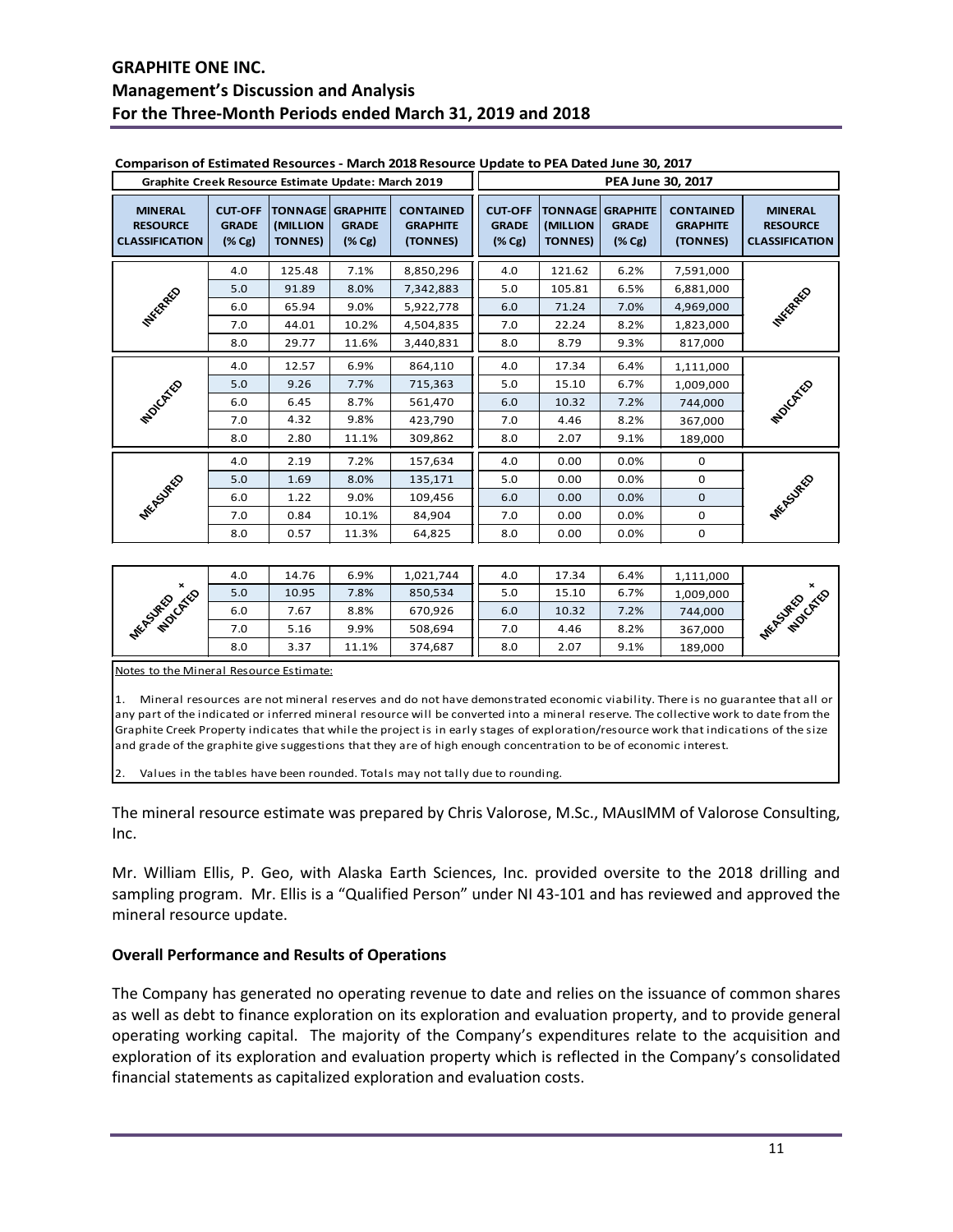### **Summary of Quarterly Results**

The following is a summary of selected financial data for the Company for the eight most recently completed quarters based on and derived from the unaudited consolidated financial statements of the Company.

| Period ended                                    | Mar 31<br>2019 | Dec 31<br>2018 | Sep 30<br>2018 | <b>Jun 30</b><br>2018 |
|-------------------------------------------------|----------------|----------------|----------------|-----------------------|
| Net loss $(5)$                                  | 410,184        | 272,033        | 345,616        | 229,701               |
| Basic and diluted loss<br>per common share (\$) | 0.01           | 0.01           | 0.01           | 0.01                  |

| Period ended                                    | Mar 31<br>2018 | <b>Dec 31</b><br>2017 | Sep 30<br>2017 | <b>Jun 30</b><br>2017 |
|-------------------------------------------------|----------------|-----------------------|----------------|-----------------------|
| Net loss $(5)$                                  | 285,849        | 531,815               | 317,062        | 336,957               |
| Basic and diluted loss<br>per common share (\$) | 0.01           | 0.02                  | 0.01           | 0.02                  |

Over the past eight quarters, the Company continued its focus on exploration and evaluation of the Graphite Creek Project including a field program in the summer of 2018 and release of revised resources estimates in early 2019. The 2018 field program included core drilling, preliminary engineering evaluations of potential access routes and ongoing environmental baseline surveys in preparation for state and federal permitting. The Company also continues to expand the profile of the Company with prospective and current investors while preparing for a proposed expanded field program in 2019 to provide the data required for a Pre-Feasibility Study.

## **Results of Operations**

## **Three months ended March 31, 2019**

During the three months ended March 31, 2019 ("the first quarter of 2019"), the Company incurred a net loss of \$410,184 compared to a net loss of \$285,849 during the three months ended March 31, 2018 (the "first quarter of 2018").

General and administrative expenses consist of management fees and salaries, marketing and investor relations, office and administration and professional fees.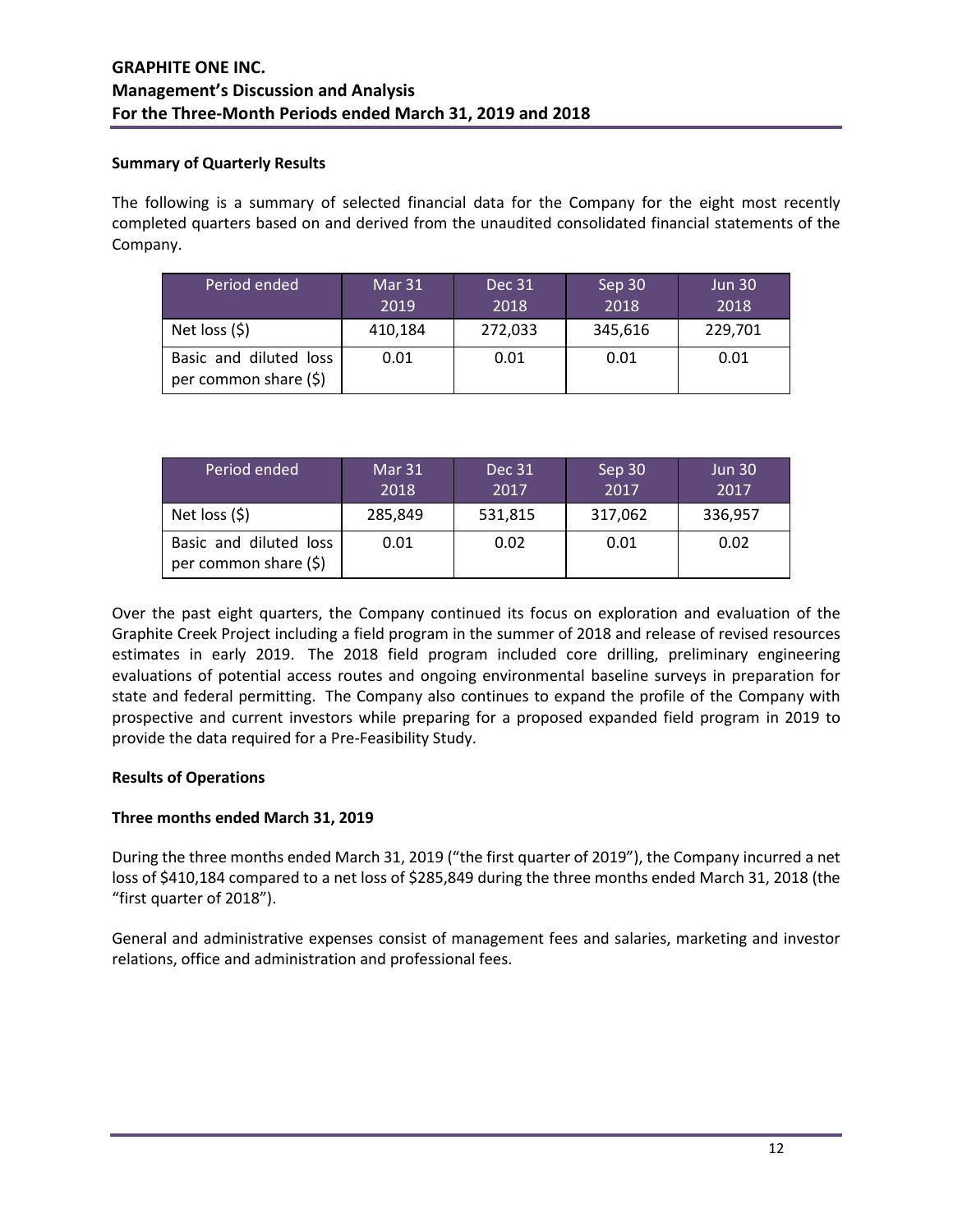| Three months ended March 31,                                                                                       | 2019 |                                       | 2018                                 | Increase/<br>(decrease) |                                     |
|--------------------------------------------------------------------------------------------------------------------|------|---------------------------------------|--------------------------------------|-------------------------|-------------------------------------|
| Management fees and salaries<br>Marketing and investor relations<br>Office and administration<br>Professional fees |      | 187,469<br>80,141<br>86,346<br>35,513 | 181,456<br>51,933<br>39,777<br>7,993 | \$                      | 6,013<br>28,208<br>46,569<br>27,520 |
|                                                                                                                    |      | 389,469                               | 281,159                              |                         | 108,310                             |

 Management fees and salaries remained constant in the first quarter of 2019 when compared to the first quarter of 2018 as the number and cost of personnel has remained unchanged.

- Marketing and investor relations costs increased in the first quarter of 2019 primarily due to the increased marketing efforts compared to the first quarter of 2018.
- Office and administration costs increased in the first quarter of 2019 compared to the first quarter of 2018 related to the Special Meeting of Shareholders held in Q1 2019 and an increase in travel costs.
- **Professional fees increased in the first quarter of 2019 compared to the first quarter of 2018** primarily due primarily to lower legal fees incurred in the first quarter of 2018 and an increase in legal fees related to the costs related to the consolidation of the Company's shares and the change of the Company's name to Graphite One Inc.

# **Liquidity, Capital Resources and Going Concern**

The Company's consolidated financial statements have been prepared on a going concern basis which assumes that the Company will be able to realize its assets and discharge its liabilities in the normal course of business for the foreseeable future.

The continuing operations of the Company are dependent upon the Company's ability to arrange adequate financing in the near term. However, there can be no assurance that the Company will be able to obtain adequate financing in the future or that the terms of such financing will be favourable. If adequate financing is not available when required, the Company may be required to delay, scale back or eliminate various programs and may be unable to continue operations. The Company will seek such additional financing through debt or equity offerings, but there can be no assurance that such financing will be available on terms acceptable to the Company or at all.

The Company raised \$2,000,070 through the issuance of 6,666,900 units warrant during three months ended March 31, 2019, where each unit comprises one common share and one transferable common share purchase. During year ended December 31, 2018, the Company raised \$4,283,695 through the issuance of 6,118,959 units, where each unit comprises of one common share and on transferable common share purchase warrant.

As at March 31, 2019, the Company had a cash balance of \$50,642 and a working capital deficit (current assets minus current liabilities) of \$121,511. Current liabilities as at March 31, 2019 totaled \$366,406. The Company has incurred losses since inception and does not generate any cash inflows from operations. In the three-month period ended March 31, 2019, cash used in operating activities totaled \$216,168.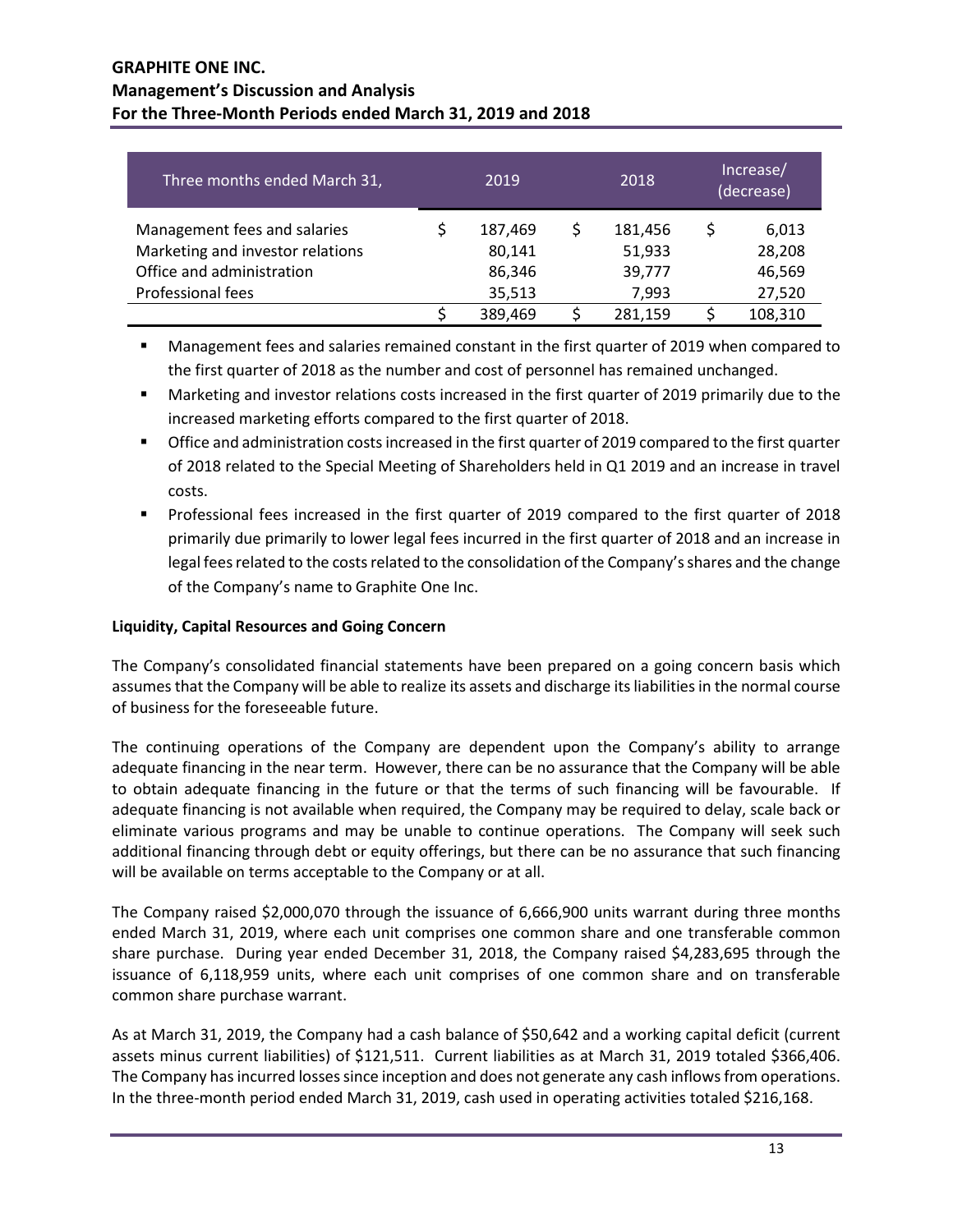The Company's ability to continue to meet its obligations and carry out its planned exploration activities is uncertain and dependent upon the continued financial support of its shareholders and on securing additional financing. There is, however, no assurance that any such initiatives will be sufficient and, as a result, there is significant doubt regarding the going concern assumption and, accordingly, the ultimate appropriateness of the use of accounting principles applicable to a going concern. The Company's consolidated financial statements do not reflect the adjustments to the carrying values of assets and liabilities and the reported expenses and balance sheet classifications that would be necessary if the Company were unable to realize its assets and settle its liabilities as a going concern in the normal course of operations for the foreseeable future. These adjustments could be material.

### **Financial Instruments and risk management**

### Financial instrument classification

The Company`s financial instruments recognized on the statement of financial position consist of cash, deposits and trade and other accounts payable and loans.

On adoption of IFRS 9, Graphite One has classified its cash and cash equivalents, deposits, trade payables and loans as subsequently measured at amortized cost. Until December 31, 2017, under IAS 39, Graphite One has classified its cash and cash equivalents and deposits as loans and receivables and trade and accounts payable as other liabilities, and accordingly they are measured at amortized cost. There is no impact of adoption of IFRS 9 on the carrying values of financial assets and liabilities.

The estimated fair market values of the Company`s financial instruments carried at amortized cost approximate their carrying values due to their short-term nature.

### Financial Risk Management

The Company may be exposed to risks of varying degrees of significance which could affect its ability to achieve its strategic objectives. The main objectives of the Company's risk management processes are to ensure that risks are properly identified and that the capital base is adequate in relation to those risks. The principal risks to which the Company is exposed are described below.

### Interest rate risk

Interest rate risk is the risk arising from the effect of changes in prevailing interest rates on the Company's financial instruments. The Company's cash balances held at financial institutions earn interest at rates which vary according to prevailing rates. The Company does not deem the associated interest rate risk to be material.

### Credit risk

Credit risk is the risk of potential loss to the Company if a counter party to a financial instrument fails to meet its contractual obligations. The Company is not exposed to any material credit risk.

### Foreign currency risk

Foreign currency risk is the risk that the fair value of, or future cash flows from, the Company's financial instruments will fluctuate because of changes in foreign exchange rates. Graphite One maintains the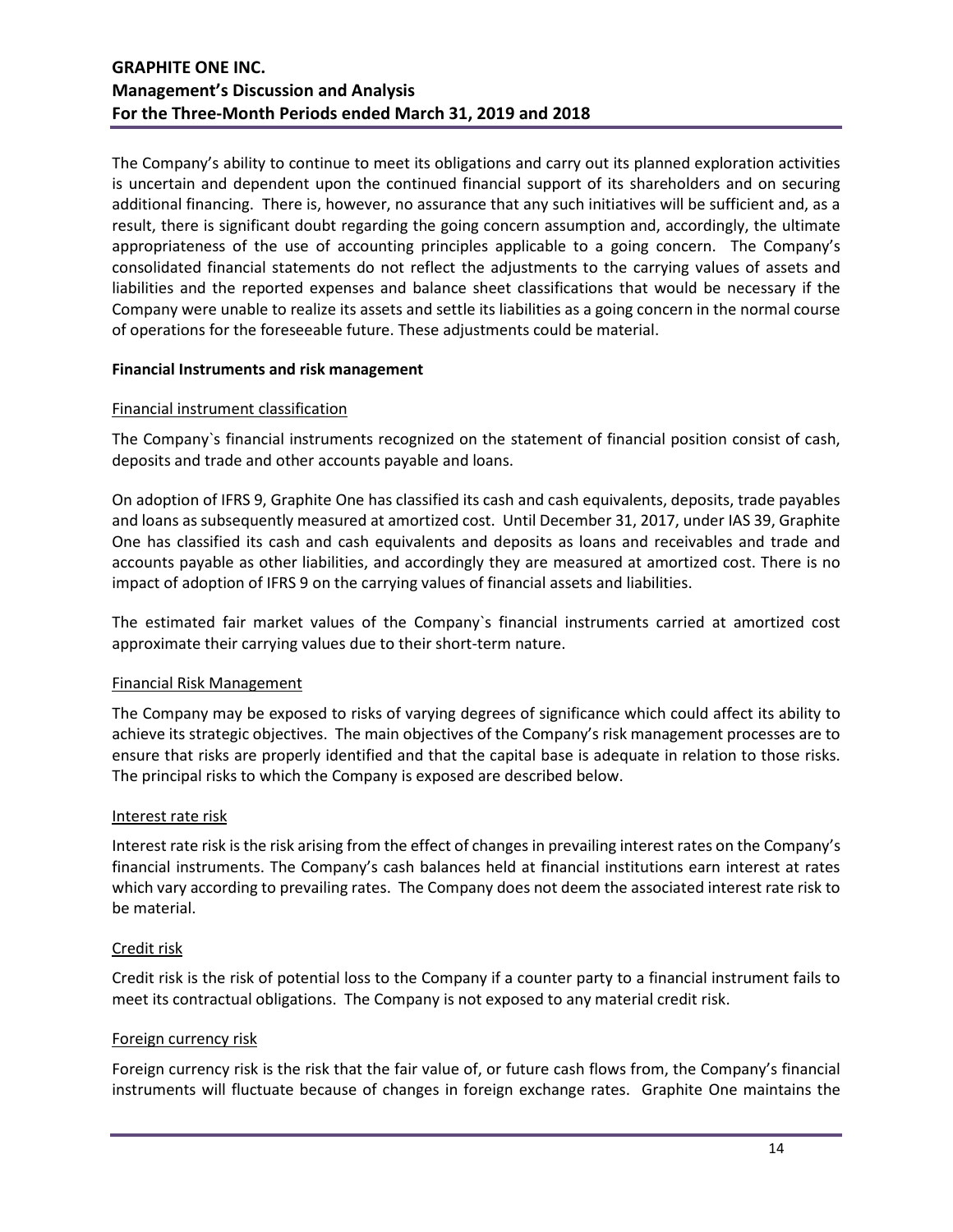majority of its cash reserves in Canadian dollars. A portion of the Company's funds are held in United States dollars and are, therefore, subject to fluctuations in foreign exchange rates.

At March 31, 2019, the Company has certain monetary items denominated in United States Dollars. Based on these net exposures, a 10% appreciation or depreciation of the Canadian dollar against the United States dollar would result in an increase or decrease of \$4,600 in the Company's net loss.

#### Liquidity risk

Liquidity risk is the risk that the Company will not meet its financial obligations as they fall due. See "Liquidity, Capital Resources and Going Concern" section.

#### **Related party transactions and balances**

| Relationships                               | Nature of the relationship                                                                                                                                                             |  |  |  |  |  |  |
|---------------------------------------------|----------------------------------------------------------------------------------------------------------------------------------------------------------------------------------------|--|--|--|--|--|--|
| Huston and Huston Holdings Corp. ("Huston") | Huston and Huston Holdings Corp. is a private<br>company controlled by Anthony Huston, an officer and<br>director of the Company which provides management<br>services to the Company. |  |  |  |  |  |  |
| Rockford Resources LLC ("Rockford")         | Rockford is a private company controlled by Patrick<br>Smith, a director of the Company which provides<br>director services to the Company.                                            |  |  |  |  |  |  |
| 0897877 BC Ltd. ("0897877 BC")              | 0897877 BC is a private company controlled by Brian<br>Budd, a director of the Company which provides<br>director services to the Company.                                             |  |  |  |  |  |  |
| Taiga Mining Company, Inc. ("Taiga")        | Taiga is a private company and a Control Person of the<br>Company in accordance with Policy 4.1 of the TSX<br>Venture Exchange Corporate Finance Manual.                               |  |  |  |  |  |  |

|                                     | <b>Management Consulting and</b><br><b>Directors' Fees</b> |        |  |        |  |
|-------------------------------------|------------------------------------------------------------|--------|--|--------|--|
|                                     |                                                            |        |  |        |  |
| For the three months ended March 31 |                                                            | 2019   |  | 2018   |  |
| Huston & Huston Holdings Corp.      |                                                            | 62.500 |  | 62,500 |  |
| Rockford Resources, LLC             |                                                            | 6,000  |  | 6,000  |  |
| 0897877 BC Ltd.                     |                                                            | 6.000  |  | 6,000  |  |

#### Related party transactions

The above transactions relate to consulting fees incurred by the Company. Management services expenses are included in Management fees and salaries and marketing consulting expenses are included in Marketing, advisory and investor relations in the consolidated statements of financial position.

During the three months ended March 31, 2019, the Company settled the loan payable with Taiga through the issuance of 1,330,000 common shares and paid \$13,274 in interest.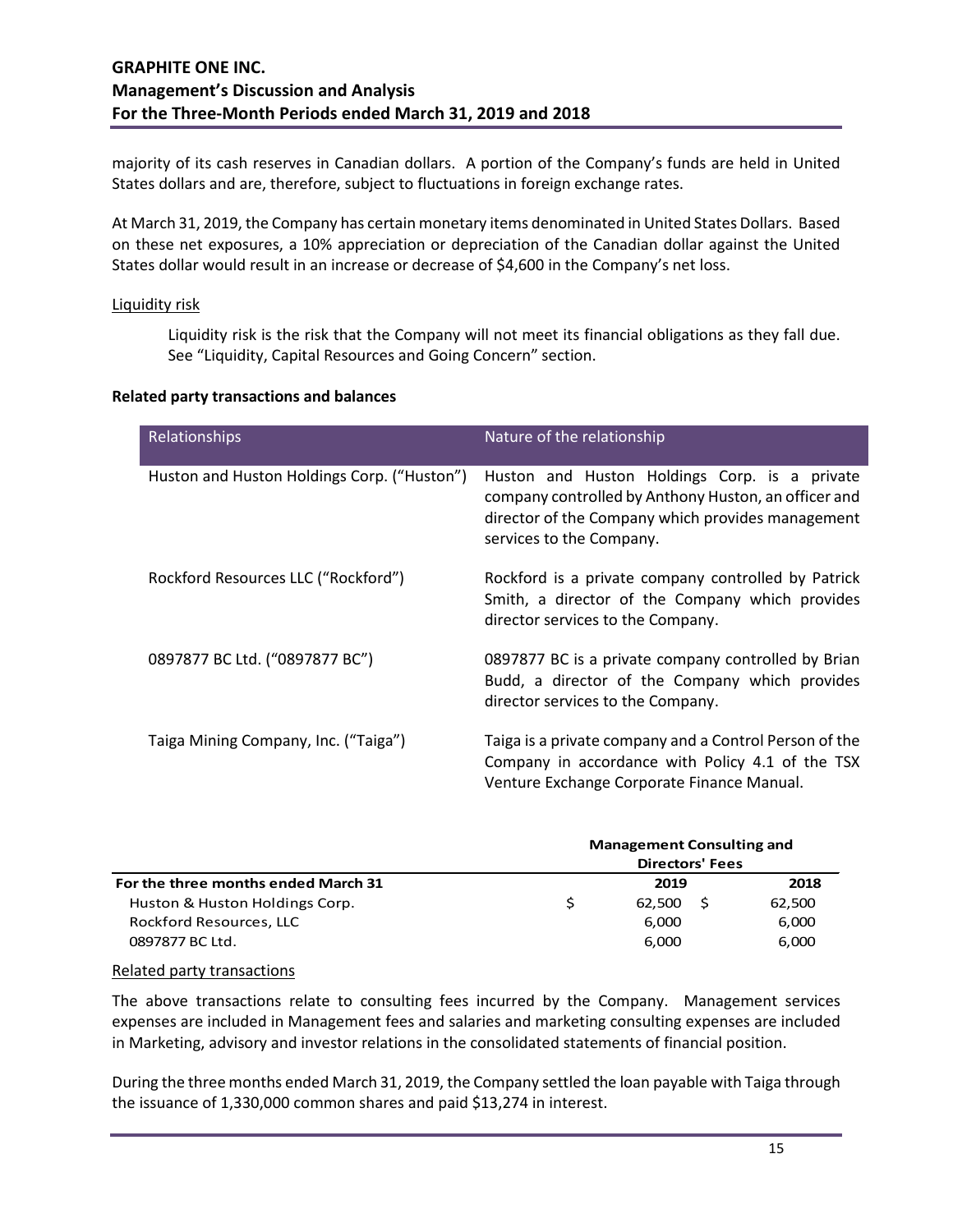Amounts owing to related parties are non-interest bearing, unsecured and due on demand. The transactions were in the normal course of operations. At March 31, 2019, the Company owed \$123,300 (March 31, 2018 - \$190,831) to related parties.

#### Key management compensation

| For the three months ended March 31,                    | 2019              | 2018 |                   |  |
|---------------------------------------------------------|-------------------|------|-------------------|--|
| Consulting and directors' fees<br>Salaries and benefits | 74.500<br>208.104 |      | 74.500<br>124.622 |  |
|                                                         | 282.604           |      | 199.122           |  |

Key management are those personnel having the authority and responsibility for planning, directing and controlling the Company and include the President, Chief Executive Officer, Directors, Chief Financial Officer and Chief Operating Officer.

#### Management contracts

The Company entered into a consulting agreement effective February 1, 2014 with a private company controlled by the President and CEO to provide certain management services to the Company ("the 2014 Agreement"). Pursuant to the 2014 Agreement, the Company paid an annual fee for services of \$250,000 and, in the event of a change of control of the Company, would have paid an amount equal to three times the annual fee. Subsequent to September 30, 2016, the Company entered into a new consulting agreement to replace the 2014 Agreement with a private company controlled by the President and CEO (the "New President & CEO Agreement"). Pursuant to the New President & CEO Agreement, the Company will also pay an annual fee for services of \$250,000 and, in the event of a change of control of the Company, an amount equal to three times the annual fee.

Commencing January 1, 2016, the Executive Chairman has been engaged as an employee of the Company. Subsequent to September 30, 2016, the Company finalized the terms of the employment agreement with the Executive Chairman. Under this agreement, the Company will also pay an annual fee for services of \$200,000 and, in the event of change of control of the Company, an amount equal to two times the annual salary.

Commencing January 1, 2016, the Chief Financial Officer has been engaged as an employee of the Company. Subsequent to September 30, 2016, the Company finalized the terms of the employment agreement with the Chief Financial Officer. Under this agreement, the Company will pay an annual fee for services of \$190,000 and, in the event of a change of control of the Company, an amount equal to two times the annual salary.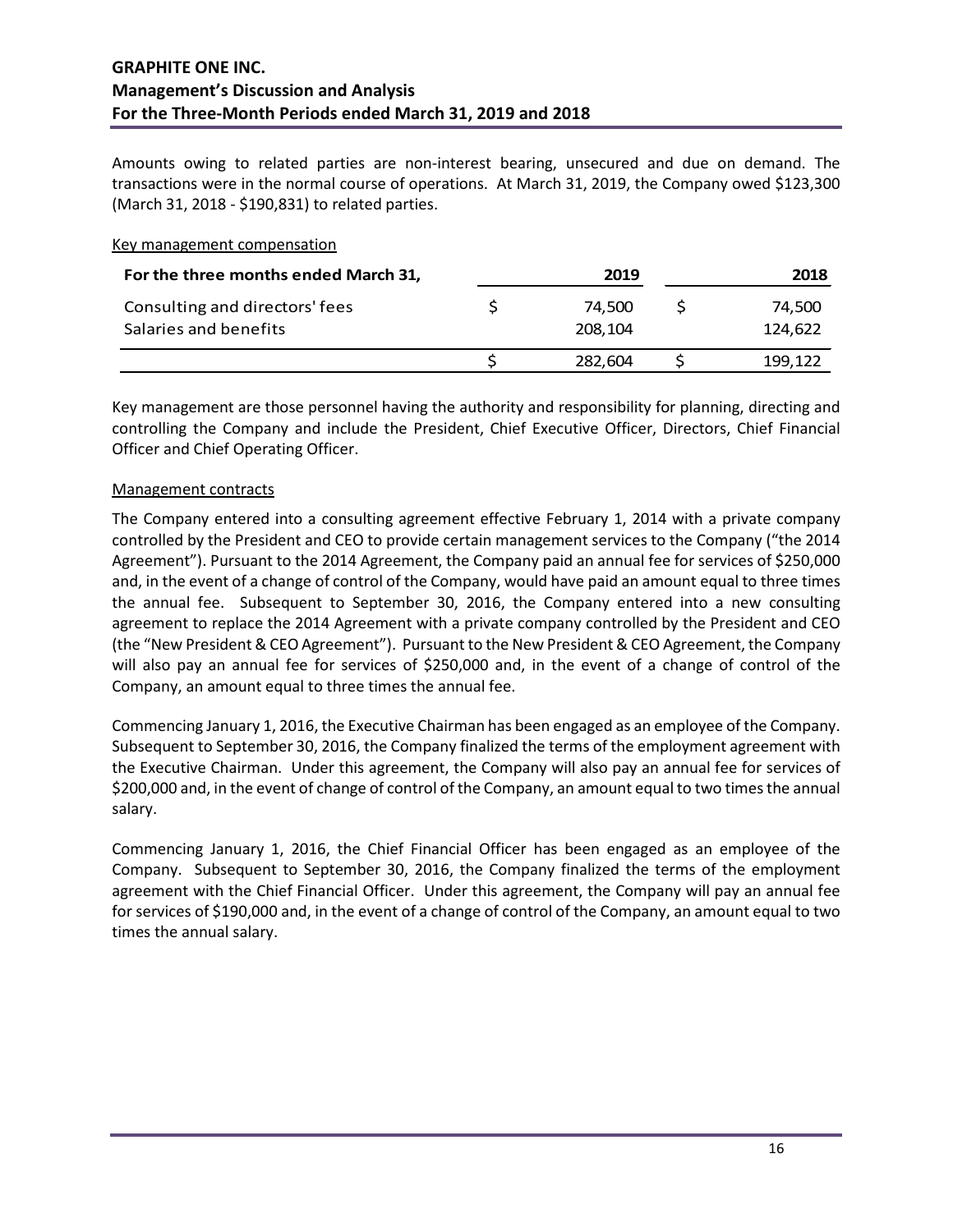### **Outstanding Share Data**

The following table summarizes the Company's outstanding share capital (after share consolidation):

|                                                                      | May 30, 2019 |
|----------------------------------------------------------------------|--------------|
| Common shares issued and outstanding                                 | 40,609,143   |
| Stock options outstanding (weighted average exercise price \$0.65)   | 4,015,000    |
| Warrants outstanding (weighed average exercise price \$0.79)         | 15,285,330   |
| Broker warrants outstanding (weighted average exercise price \$1.03) | 28,056       |
| Fully diluted common shares outstanding                              | 59,937,529   |

### **Additional Disclosure for Venture Issuers without Significant Revenue**

Details of the Company's general and administrative expenses for the three months ended March 31, 2019 and March 31, 2018 are included in the results of operations section of this MD&A. Details of the Company's expenditures relating to exploration and evaluation properties are presented in Note 5 to the consolidated financial statements.

### **Mining Risks**

The Company is subject to risks typical in the mining business. Many are beyond its control and their aggregate effects are impossible to predict with any degree of certainty. Mining risks include, but are not limited to: uncertainty of exploration programs successfully revealing an economic resource; possibility of encountering unusual or unexpected geological formations; adverse weather, flooding or other conditions affecting exploration or extraction of materials or delivery of equipment, supplies or products; equipment failure; unforeseen events or conditions impacting the intended exploration, development or construction schedules or the estimated costs; availability of skilled workers; and timely granting of permits.

### **Business Risks**

Exploration, development, production, processing and marketing of mineral resources involves numerous business risks, some of which are beyond the Company's control. These can be categorized as operational, financial and regulatory risks. The Company continuously monitors and responds to changes in these factors and adheres to all regulations governing its operations. Insurance may be maintained at levels consistent with prudent industry practices to minimize risks however the Company is not fully insured against all risks nor are all such risks insurable or mitigable.

• Operational risks include, among others, the ability to: find, develop and produce economical graphite products; meet exploration, development and production timelines including the timely completion of pre-feasibility and feasibility studies; successfully develop and market satisfactory quantities of graphite products and services at profitable prices; hire, train and retain skilled employees and contractors; conduct operations in a cost effective and safe manner; and, consistently maintain the Company's social license to operate.